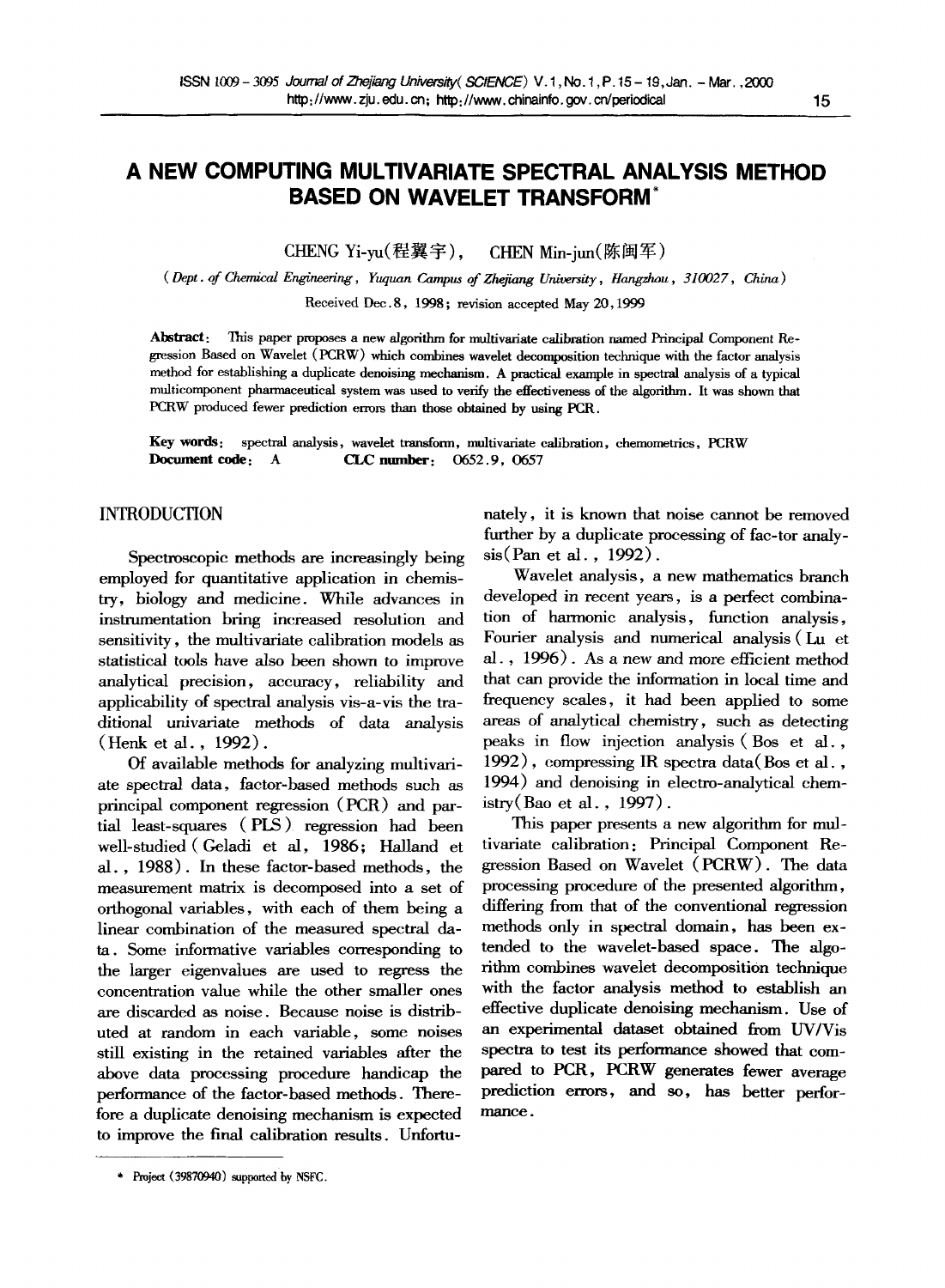## **THEORY AND ALGORITHM**

The multiresolution decomposition of a signal on an orthogonormal wavelet basis gives an intermediate representation between Fourier and spatial representations(Mallat , 1989). The wavelet transform of  $f(t)$  is defined as follows

$$
W_f(b,a) = |a|^{-1/2} \int_{-\infty}^{+\infty} h\left(\frac{t-b}{a}\right) f(t) dt,
$$
  
\n
$$
a \neq 0
$$
\n(1)

Here  $h$  is a mother wavelet. The discrete wavelet transform is defined as follows:

$$
C_f(m,n) = \int_{-\infty}^{+\infty} h_{m,n}(t) f(t) dt \qquad (2)
$$

Since  $h_{m,n}(t)$  has no explicit expression, the computation of the discrete wavelet transform is difficult. For solving the problem, Mallat presented a pyramidal algorithm, based on which the multiresoltuion decomposition of a signal can be expressed as follows:

$$
A_1^d f = D_2^{-1} f + D_2^{-2} f + \cdots + D_2^{-1} f + A_2^d f
$$
  
(3)

Where  $A_1^d f$  is the original signal.  $D_2 f$  represents the detail of the signal at resolution  $2^{-j}(-J \leq j)$  $\leq -1$ , which gives the difference between approximations of the signal at resolutions  $2^{-j}$  and  $2^{-j+1}$ .  $A_2^{d-j}f$  represents the approximation of the signal at resolution  $2^{-j}$  (Xie et al., 1997). From Eq. 3, we have

$$
\begin{cases}\nA_2^d f = \sum_{k=-\infty}^{+\infty} h(2n-k) A_{2^{i+1}}^{d_{2^{i+1}}} f \\
D_2 f = \sum_{k=-\infty}^{+\infty} g(2n-k) A_{2^{i+1}}^{d_{2^{i+1}}} f\n\end{cases} - J \le j \le -1
$$
\n(4)

Here, the coefficients of  $h$  and  $g$  are determined by the selected wavelet function.

Usually, a signal from analytical instruments is contaminated by "noise": random perturbation of the sought signal. The complete separation of the information component and the noise of a signal is not easy in the signal domain. In other words, factor-based methods are limited in their effectiveness in cleanly filtering out noise, ff a signal is transformed into the wavelet-based space, the information component and noise of

the signal would have different distribution in the wavelet-based space.

From the mathematical point of view, a true signal variable is differentiable but a noise variable is not. So, with the resolution of wavelet transform becoming lower, the modulus maxima of the noise variable decrease, while the modulus maxima of the true signal variable increase (Mallat et al., 1992). Here, the modulus maximum is a measure of the signal energy. As a consequence, at the lower resolution,  $A_2^d$ -*if* represents the information component of signals, and  $D_2$ -if mainly represents noise. It can be used for separating the information component and the noise of a signal.



Fig. 1 **Wavelet multiresolution decomposition of**  a typical simulated signal

The above characteristic of the true signal and noise in the wavelet-based space is shown in Fig. 1. Assuming two overlapped Gaussian peaks as a true signal, the simulated signal shown in Fig.  $1(a)$  is generated by the two Gaussian peaks and a white noise as follows:

$$
a(i) = \exp[-(i - 490)^{2}/800)] + 0.4 \exp[-(i - 530)^{2}/400)] + 0.01 \text{rand}[n(i)] (5)
$$

Here, rand  $[n(i)]$  is a normally distributed random numbers generator in Matlab,  $i$  is the wavelength, ranging from 350 nm to 650 nm at 0.2 nm intervals. It is seen in Fig.  $1(b - d)$ that with the resolution of wavelet transform becoming lower and lower, the noise is separated

<sup>(</sup>a) a typical simulated signal; (b)  $\sim$  (d) the detail of the signal at resolution  $2^{-1}$ ,  $2^{-2}$  and  $2^{-3}$ ; (e) The approximation of the simulated signal at resolution  $2^{-3}$ .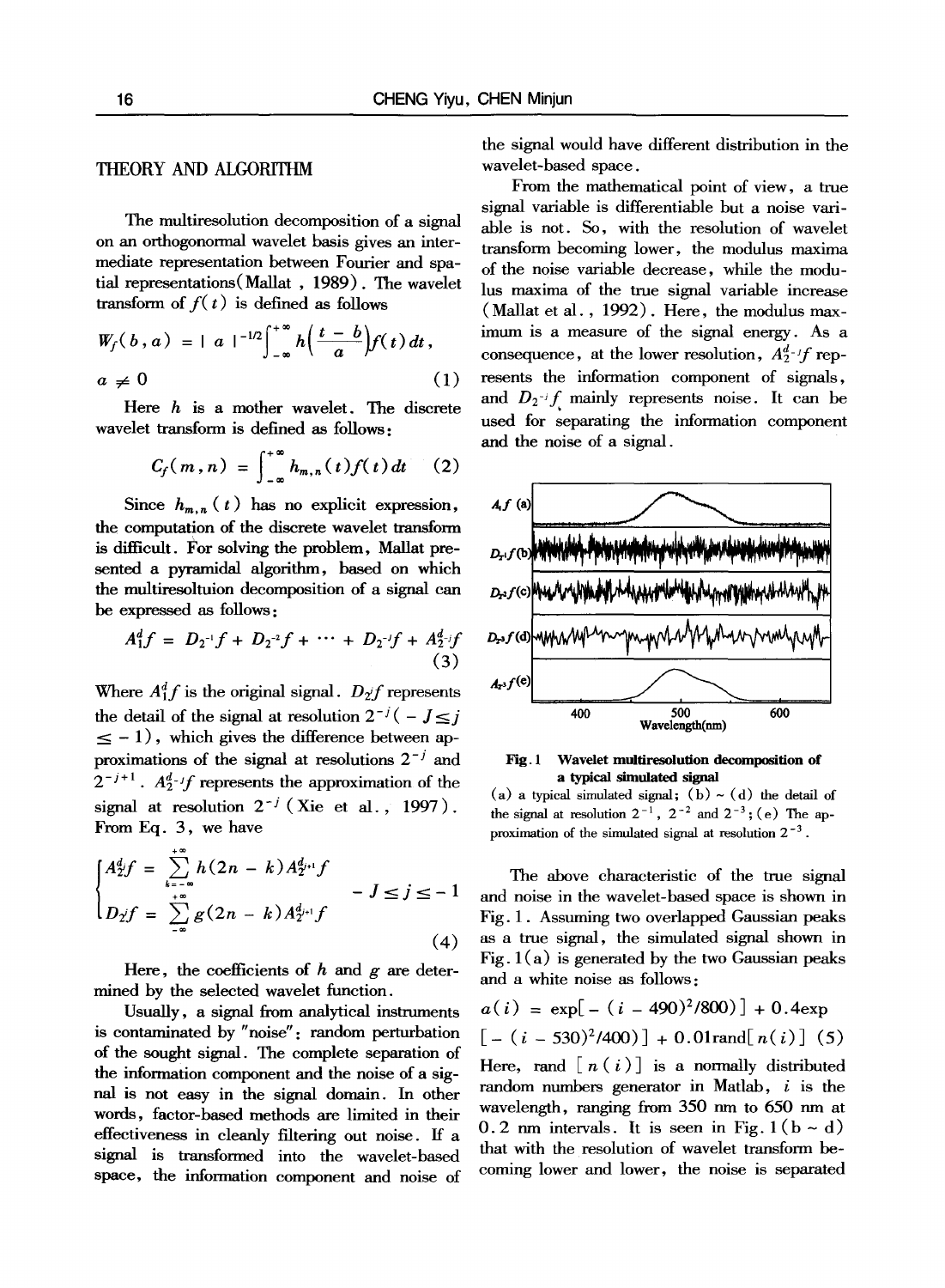out step by step. Fig.  $1(e)$  shows the approximation of the simulated signal at resolution  $2^{-3}$  is almost the same as the true signal. The calculated results showed that its signal-to-noise ratio is a factor of 9 larger than that of the simulated signal. Thus, the wavelet multiresolution decomposition can be used for denoising effectively.

The PCRW algorithm uses the above denoising principle to improve the PCR method. Combining wavelet transform with factor analysis, PCRW develops a new duplicate denoising mechanism which is more effective than the denoising mechanism of PCR. Measured spectral data with noise are first filtered by using a specially designed wavelet decomposition algorithm, and then are processed with the PCR algorithm. The computing procedure of the PCRW algorithm is as follows:

## CALIBRATION PROCEDURE

Step 1: Have the measurement matrix  $X(n)$ samples by  $m$  wavelengths) and the concentration matrix  $C(n)$  samples by k components) normalized.

Step 2: Give the coefficients h and  $g$  corresponding to the given filter, and the cutoff resolution  $2^{-s}$ .

Step 3: Use Eq. 4 to transform all the raw vectors  $x^0$  of the normalized matrix X into the wavelet-based space with the given filter and cutoff resolution.

Step 4: Retain all the approximations  $x^3$  (1)  $\times p$ ) to construct a matrix  $Y(n \times p)$ .

Step  $5$ : Decompose the matrix  $Y$  by using following SVD algorithm

$$
Y_{n\times p} = U_{n\times n} S_{n\times p} V_{p\times p}^{t}
$$

Here,  $S$  is a diagonal matrix, and the eigenvalues of Y are distributed in descending order along its diagonal.

Step 6: Determine the number of optimum latent factors  $(q)$  by using some criteria such as REV, IND, IE, etc.

Step 7: Truncate the matrix of  $U, S, V$  and decompose the matrix  $Y$  into the product of a scores matrix  $\tilde{T}(n \times q)$  and a loadings matrix  $\tilde{V}$  $(p \times q)$  plus a residual matrix  $E(n \times p)$ . Here and elsewhere, the tilde  $(''' \sim'')$  is used to distinguish the tnmcated matrix.

$$
\widetilde{T}_{n \times q} = \widetilde{U}_{n \times q} \widetilde{S}_{q \times q}
$$
\n
$$
Y_{n \times p} = \widetilde{T}_{n \times q} \widetilde{V}_{p \times q}^{t} + E_{n \times p}
$$

*B.*  Step 8: Find the regression coefficient matrix

$$
\boldsymbol{B} = (\tilde{\boldsymbol{T}}^t \times \tilde{\boldsymbol{T}})^{-1} \times \tilde{\boldsymbol{T}}^t \times \boldsymbol{C}
$$

## PREDICTION PROCEDURE

Step 1: Have the prediction measurement matrix  $X_{un}$  normalized as in step 1 above.

Step 2: Transform the normalized matrix  $X_{\mu}$ according to the above procedure from step 2 to step 4 and obtain a matrix  $Y_{\mu}$ .

Step 3: construct the normalized matrix  $C_{\mu}$ below

$$
C_{un} = Y_{un} \times V \times B
$$

Step 4: Recover  $C_{un}$  by the inverse calculation of normalization to obtain the predicted concentration matrix.

## EXPERIMENTAL SECTION

#### **1. Apparatus and reagent**

Chloramphenicolum, Dexamethasoni Acetas, Aethylparabenum, ethanol and sodium hydroxide were all analytical reagent grade; UV/Vis-7530G spectrophotometer (HP Shanghai Analytical Instrument Limited Company, China) ; All the computations here were performed on a pentium/133 computer using Matlab 5. 1 (the MathWorks, Natick, MA) with our own written programs.

#### **2. Experiment procedure**

The experimental dataset was obtained through a carefully designed experiment involving three-component mixtures of Chlorampbenicolum, Dexamethasoni Acetas and Aethylparabenum. Stock solutions of the pure components were prepared at concentration of 12.00, 7.50 and 5.00 mg/L for them respectively. Fourteen samples were prepared by combining the various stock solutions and diluting them to 25 ml with O. 1 mol/L sodium hydroxide. Calibration and prediction data sets consisted of 8 and 6 spectra of the samples, respectively. Final concentration ranges were  $0.74 - 2.00$  mg/L for Chloramphen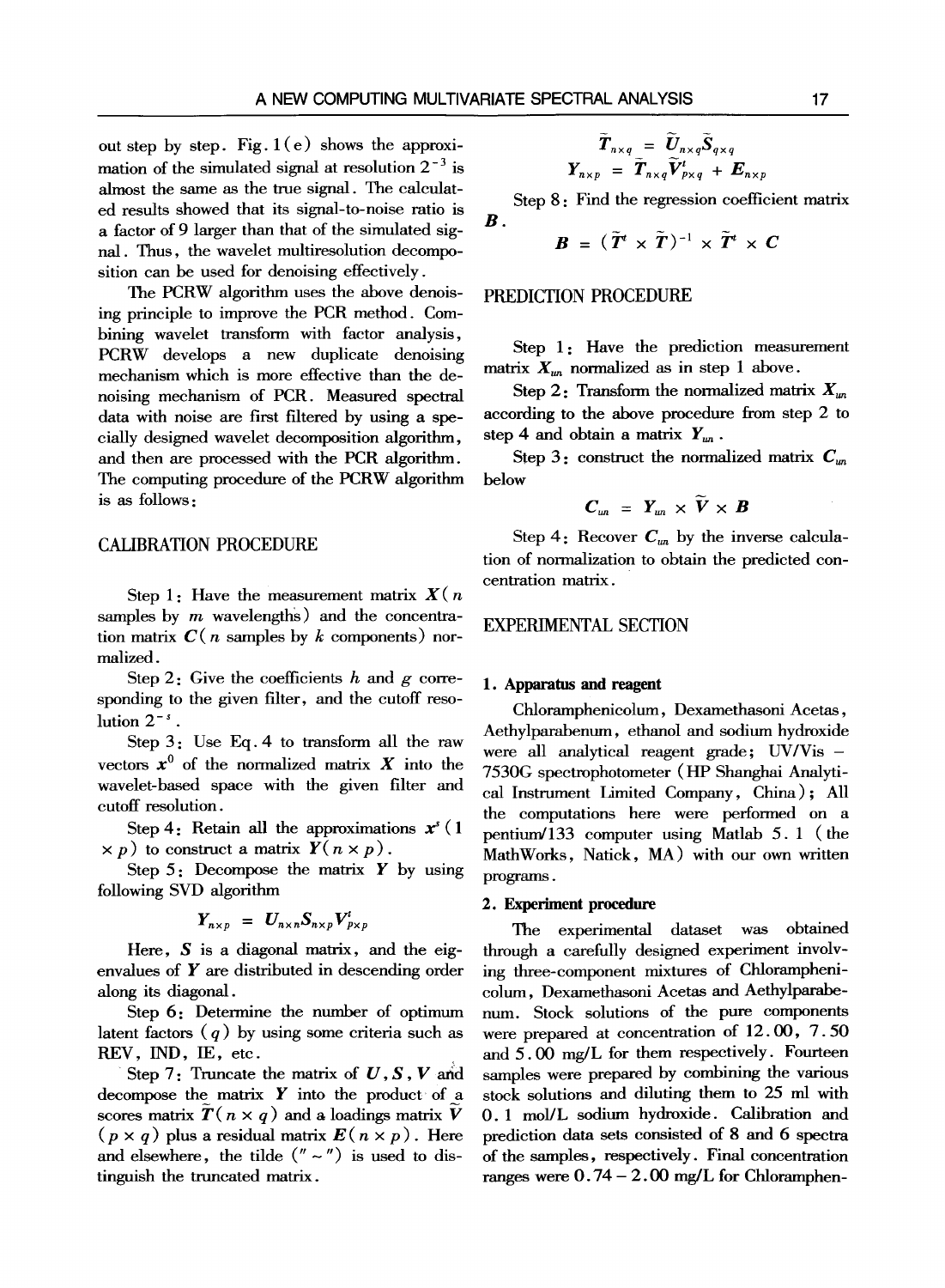icolum, 0.92- 1.50 mg/L for Dexamethasoni Acetas and  $0.37 - 1.00$  mg/L for Aethylparabenum. To minimize the effect of instrument drift, a reference spectrum was run prior to calibration of each new sample. All the spectral data were recorded over the range of  $210 - 310$  nm at 1 nm intervals on a UV/Vis - 7530G spectrophotometer.

## RESULATS AND DISCUSSIOIN

# 1. Determination of the wavelet filter and cutoff reso**lution**

For the wavelet multiresolution decomposition, its denoising effectiveness mainly depends on the wavelet fimction and cutoff resolution. In general, the rule for selecting the wavelet fimction is that it must have not only support property but also smoothing property. Here, filter 5 in the Daubechies wavelet family was found to be the best by experiments. On the other hand, an overly low cutoff resolution may cause partial loss of the information component. After comparing the prediction results with the calibration concentration data set, the cutoff resolution was determined at resolution  $2^{-3}$ .

#### **2. Determination of the optimmn number of** PCs

Here, the criteria IE, IND, REV, ER and VPVRS(Pan et al., 1992) were used to determine the optimum number of principal components (PCs). The results of the factor analysis in the wavelet-based space listed in Table 1 showed that, the optimum number of PCs was four based on the calculation of the criteria IE, REV, ER and VPVRS. In fact, there were only three components in the experimental samples. Therefore, the 4th principal component should not be considered as a real component. Further investigation showed that there was no good linear addition relationship between the components. The interaction between some components in these mixtures yields the 4th principal component.

**Table 1 Results of the factor** analysis in **wavelet-based space** 

| No. | $EV^a$ ( $\times 10^2$ ) | $\text{IE}(\times 10^3)$ | $IND(\times 10^3)$ | REV( $\times 10^3$ ) | ER    | <b>VPVRS</b> |
|-----|--------------------------|--------------------------|--------------------|----------------------|-------|--------------|
|     | 136124                   | 427.73                   | 0.854              | 2181                 | 214.6 | 297.9        |
| 2   | 634.13                   | 50.384                   | 0.554              | 11.24                | 3.536 | 3.730        |
| 3   | 179.34                   | 33.762                   | 0.347              | 3.544                | 3.124 | 2.131        |
| 4   | 57.409                   | 20.282                   | 0.035              | 1.276                | 296.9 | 499.3        |
| 5   | 0.1933                   | 1.8630                   | 0.031              | 0.005                | 2.456 | 2.231        |
| 6   | 0.0787                   | 1.4530                   | 0.030              | 0.002                | 2.878 | 6.490        |
|     | 0.0274                   | 1.1810                   | 0.036              | 0.001                | 1.407 |              |
| 8   | 0.0194                   |                          |                    | 0.001                |       |              |

<sup>a</sup> eigenvalue

# **3. Comparison between results obtained by PCRW and PCR**

The prediction errors of different algorithms can be evaluated by the value of the mot-mean square error of prediction (RMSEP) (Xie et al. , 1997) usually used as a criterion to compare the performance of multivariate calibration algorithms. The smaller the value of RMSEP is, the better the algorithm. The RMSEP given by the following expression

RMSEP = 
$$
\sqrt{\sum_{i=1}^{N_{\text{pred}}} (c_i^{\text{pred}} - c_i^{\text{true}})^2 / N_{\text{pred}}}
$$
 (6)

Here,  $c_i^{\text{pred}}$  and  $c_i^{\text{true}}$  represent the predicted and actual concentrations of an analyte in the predicted sample i respectively, and  $N_{\text{pred}}$  is the number of predicted samples. After the RMSEPs of the three analytes are calculated respectively, the total RMSEP can be obtained as follows

RMSEP<sub>total</sub> = 
$$
\sqrt{(RMSEPCh2 + RMSEPDe2 + RMSEPMe2)/(7)}
$$
 (7)

The values of RMSEP obtained by using PCR and PCRW are listed in Table 2. showing that

| Table 2 | <b>Comparison of the RMSEP values</b> |
|---------|---------------------------------------|
|         | calculated by PCR and PCRW            |

|                      | RMSEP (mg/L)              |  |                                                     |  |
|----------------------|---------------------------|--|-----------------------------------------------------|--|
| Component            | <b>PCRW</b><br><b>PCR</b> |  | <b>PCR-PCRW</b><br>reduction $(\% )^{\mathfrak{s}}$ |  |
| Choloramphenicolum   | $0.014$ 0.012             |  | 14                                                  |  |
| Dexamethasoni Acetas | $0.054 \quad 0.022$       |  | 59                                                  |  |
| Aethylparabenum      | $0.040 \quad 0.019$       |  | 53                                                  |  |
| Total                | $0.040 \quad 0.018$       |  | 47                                                  |  |

a The column shows the percent reduction in switching from PCR to PCRW